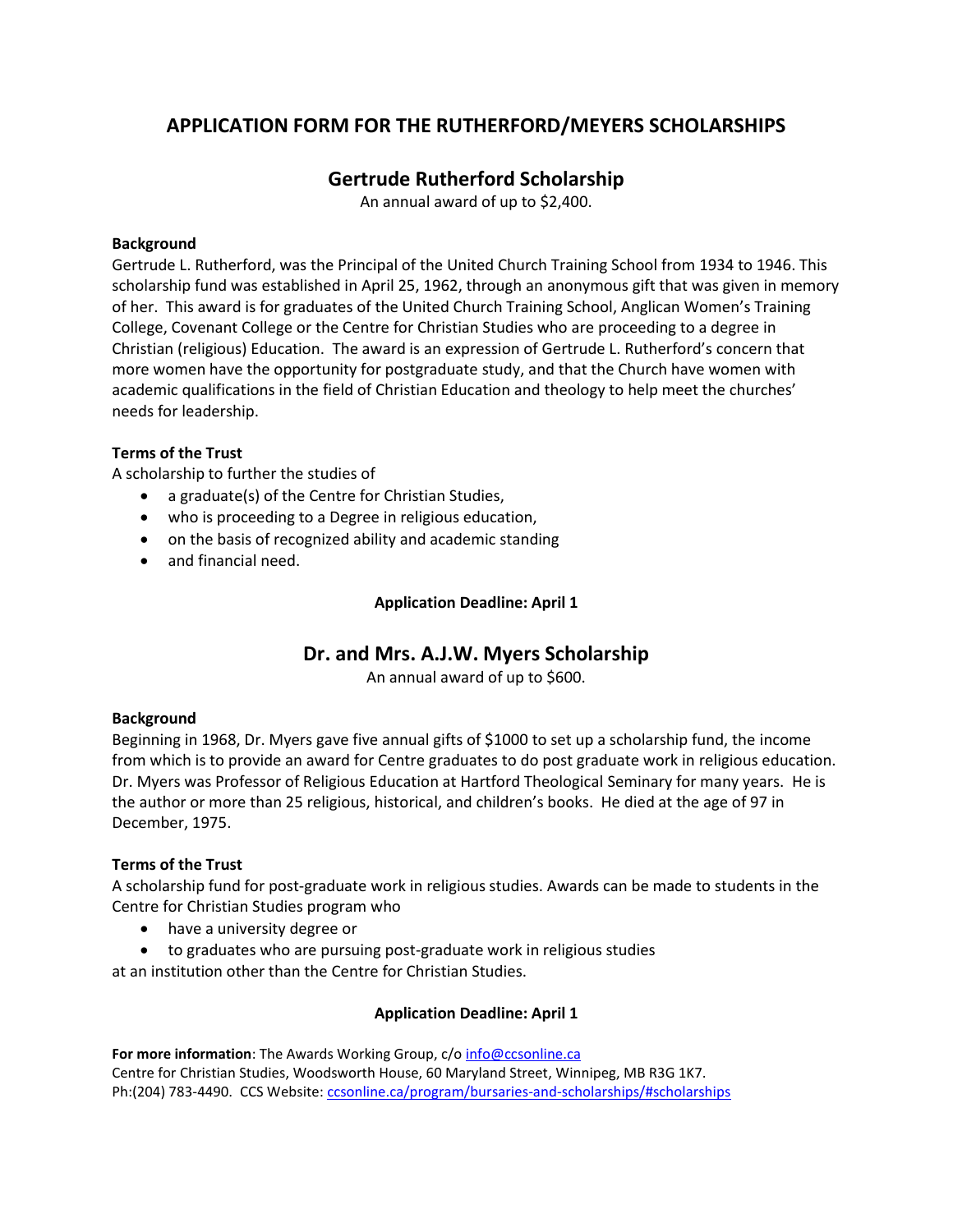# **Application For Gertrude Rutherford and/or Dr. and Mrs. A.J.W. Myers Scholarships**

*Please submit all documentation in electronic format (pdf or rtf) to The Centre for Christian Studies Awards Working Group c/o* [info@ccsonline.ca](mailto:info@ccsonline.ca)

| <b>Personal Information</b>             |                    |  |  |
|-----------------------------------------|--------------------|--|--|
| <b>Date</b>                             |                    |  |  |
| Name (in full)                          |                    |  |  |
| <b>Address</b>                          | <b>Postal Code</b> |  |  |
| Phone(s)                                | <b>SIN</b>         |  |  |
| email                                   |                    |  |  |
| Citizenship                             |                    |  |  |
| Canadian citizen or<br>П                |                    |  |  |
| a landed immigrant<br>П                 |                    |  |  |
| I am applying for:                      |                    |  |  |
| Gertrude Rutherford Scholarship<br>П    |                    |  |  |
| Dr. and Mrs. AJW Myers Scholarship<br>Ш |                    |  |  |
| Either<br>$\Box$                        |                    |  |  |

#### **Educational Background**

Please submit academic transcripts.

Are there any reasons why your transcripts do not reflect your true ability, (e.g. need to work, illness, sports, participation in student government)? If so, please attach details**.**

| Institution | Degree/Diploma |  |
|-------------|----------------|--|
|             |                |  |
|             |                |  |
|             |                |  |
|             |                |  |
|             |                |  |
|             |                |  |